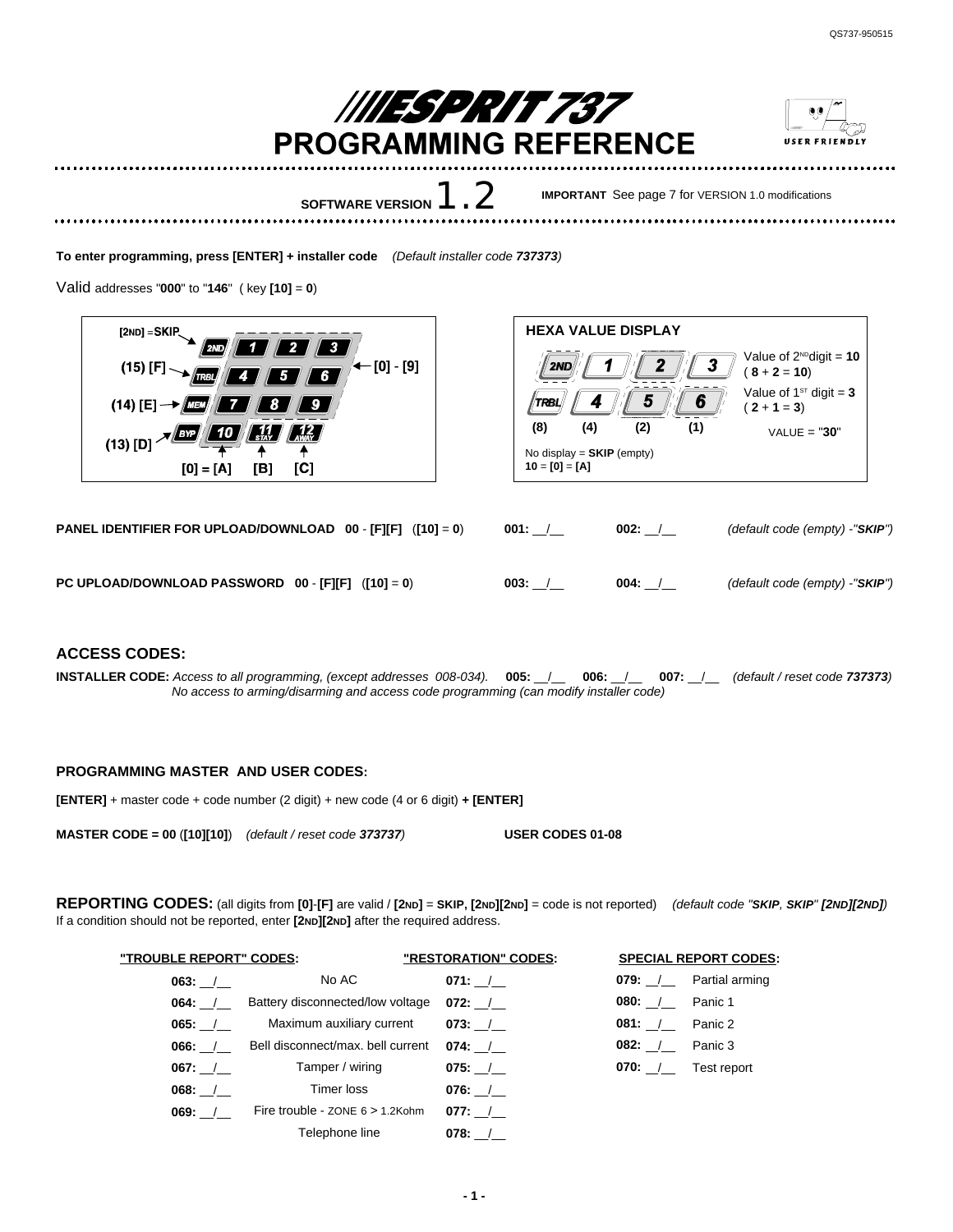**116:** \_\_/\_\_ **116: 117:** \_\_/\_\_ **117: 118:** \_\_/\_\_ **118:**

**- 2 -**

Enter **[2ND][2ND]** if a code should not be reported *(default code [2ND][2ND])*

Kypz 2

## **ACCOUNT NUMBERS:** (valid digits are **[1]**-**[F]** / **[2ND] = SKIP**) *(default code [2ND][2ND][2ND][2ND])*

# **[ENTER]** + Installer code + **[9]** + 8 digits of the two system account numbers + **[ENTER]** \_\_ / \_\_ / \_\_ / \_\_ / \_\_ / \_\_ / \_\_ / \_\_

**098:** \_\_/\_\_ **098:**

| ΟR | <b>SYSTEM "A" ACCOUNT NUMBER:</b> |      |      | <b>SYSTEM "B" ACCOUNT NUMBER:</b> |
|----|-----------------------------------|------|------|-----------------------------------|
|    | 059.                              | :060 | 061: | 062:                              |

If only one account number is required, the same code **should** be entered for both System A and System B. If partitioning is "off", the same account number **must** be entered in A and B (address **125** key **[8]**)

## **PROGRAMMABLE OUTPUT \***

**090:** \_\_/\_\_ **090:**

#### **121:** \_\_/\_\_ **122:** \_\_/\_\_

\*To follow smoke detector reset program: address: 121: keys [5] and [11], address: 122: key [6] should be turn "on". To reset smoke detector press **[TRBL]** + **[11]** (PGM will be inactive for 4 seconds).

**A / B**

User code 6 User code 7 User code 8

**106:** \_\_/\_\_ **106: 107:** \_\_/\_\_ **107: 108:** \_\_/\_\_ **108:**

### COMMUNICATOR FORMATS (see "TABLE 1") (default code [2ND][2ND])

**119:**  $\frac{1}{2}$  1<sup>st</sup> digit: *"telephone number 1"* format - 2<sup>nd</sup> digit: *"telephone number* 2" format



## **TELEPHONE NUMBER PROGRAMMING:**

*(default = [2ND][2ND])*

If only one central station phone number is available, the same telephone number should be programmed for telephone number 1 and 2.

### **PC DOWNLOAD TELEPHONE NUMBER:**

**[ENTER]** + Installer code + **[3]** + up to first 8 digits (including last digit "end of number" **[TRBL]**) + **[ENTER],** for the next 8 digits, do the same but enter **[4]** instead of **[3]**. (View at addresses **35** to **42**.)

### **CENTRAL STATION TELEPHONE NUMBER 1:**

**[ENTER]** + Installer code + **[5]** + up to first 8 digits (including last digit "end of number" **[TRBL]**) + **[ENTER],** for the next 8 digits, do the same but enter **[6]** instead of **[5]**. (View at addresses **43** to **50**.)

### **CENTRAL STATION TELEPHONE NUMBER 2:**

**[ENTER]** + Installer code + **[7]** + up to first 8 digits (including last digit "end of number" **[TRBL]**) + **[ENTER],** for the next 8 digits, do the same but enter **[8]** instead of **[7]**. (View at addresses **51** to **58**.)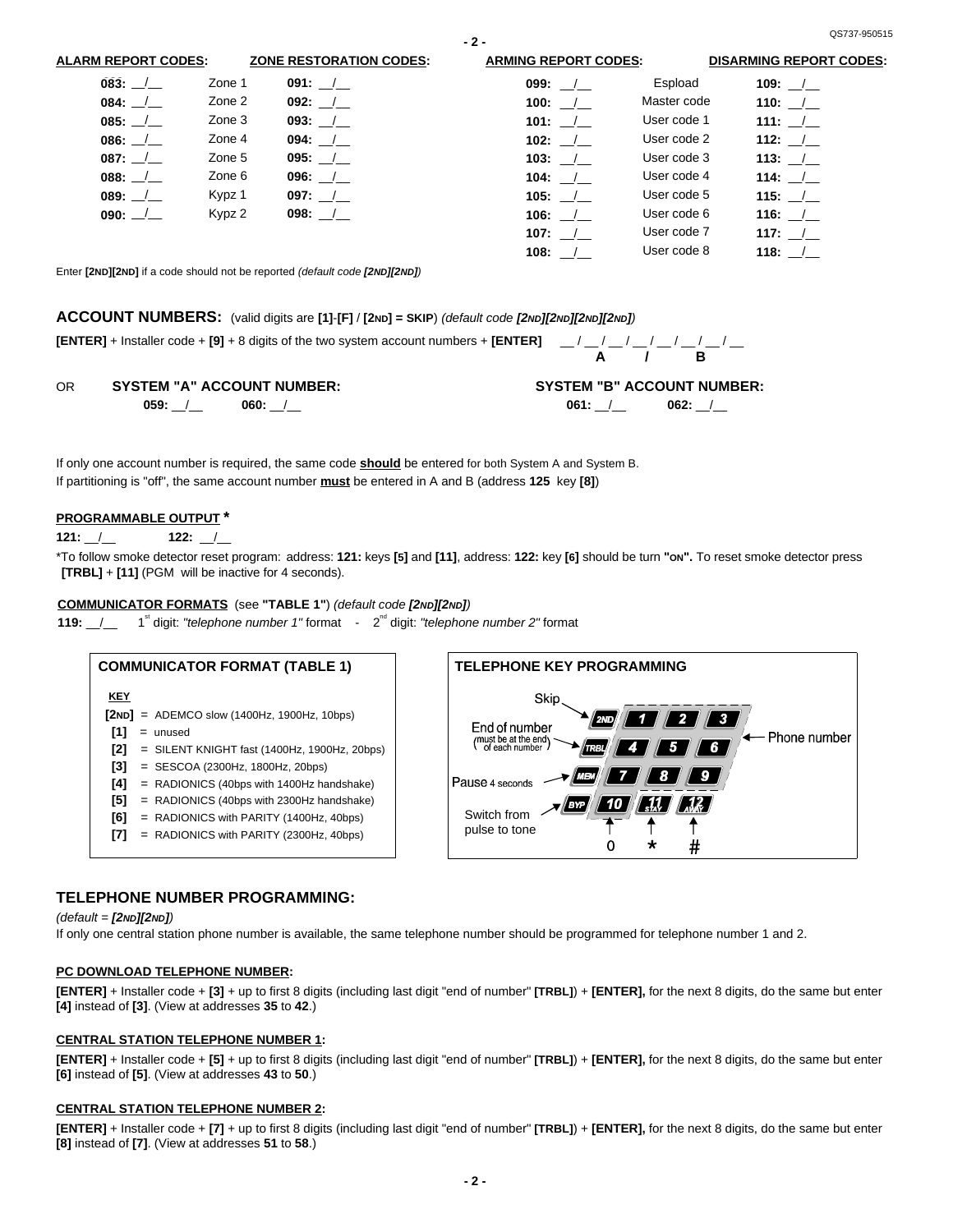**-3-**

AUTO REPORTING TIME: (fcteate asstries pight it double beautotressted Ticher To reset real time clock, press [ENTER] + Master or Installer code + [MEM], **120:** \_\_/\_\_

*(default [2ND][2 ] ND auto report is disabled)*

| <b>ADDRESS 120:</b><br>Number of days |                 | 1 <sup>ST</sup> DIGIT PROGRAMMING<br>If difference between clock reset time and desired reporting time |                      |  |  |
|---------------------------------------|-----------------|--------------------------------------------------------------------------------------------------------|----------------------|--|--|
|                                       | between reports | LESS THAN 12H                                                                                          | <b>MORE THAN 12H</b> |  |  |
|                                       |                 | [2]                                                                                                    | $[10]$               |  |  |
|                                       | 2               | [3]                                                                                                    | [11]                 |  |  |
|                                       | 3               | [4]                                                                                                    | $[12]$               |  |  |
|                                       | 4               | [5]                                                                                                    | [BYP]                |  |  |
|                                       | 5               | [6]                                                                                                    | [MEM]                |  |  |
|                                       | 6               | [7]                                                                                                    | [TRBL]               |  |  |
|                                       |                 |                                                                                                        |                      |  |  |
|                                       |                 |                                                                                                        |                      |  |  |

| 2 <sup>ND</sup> DIGIT PROGRAMMING<br><b>ADDRESS 120:</b> |                                       |  |  |  |
|----------------------------------------------------------|---------------------------------------|--|--|--|
| If difference in hours between clock                     | $2^{ND}$ digit                        |  |  |  |
|                                                          | reset time and desired reporting time |  |  |  |
| 1 or 13                                                  | [1]                                   |  |  |  |
| 2 or 14                                                  | [2]                                   |  |  |  |
| 3 or 15                                                  | [3]                                   |  |  |  |
| 4 or 16                                                  | [4]                                   |  |  |  |
| 5 or 17                                                  | $[5]$                                 |  |  |  |
| 6 or 18                                                  | [6]                                   |  |  |  |
| 7 or 19                                                  | [7]                                   |  |  |  |
| 8 or 20                                                  | [8]                                   |  |  |  |
| 9 or 21                                                  | [9]                                   |  |  |  |
| 10 or 22                                                 | $[10]$                                |  |  |  |
| 11 or 23                                                 | [11]                                  |  |  |  |
| 12 or 24                                                 | [12]                                  |  |  |  |

To disable auto reporting, enter **[2ND][2 ] ND**

### **KEY SELECT PROGRAMMING:** *(default = "OFF")*



\* Note: In "split report" mode, all regular reports (trouble, arm/disarm, test, etc.) are reported to Telephone number 2. All alarm and restoration reports are reported to Telephone number 1. If after four (4) attempts the panel cannot establish communication, it will alternate between Telephone number 2 and 1 four times. When there is an alarm, any ongoing communication (up/download orreporting to Telephone number 2) will immediately be stopped and the panel will dial Telephone number 1. While the panel is in alarm, all regular reports will also be reported to Telephone number 1.



# **Key "ON" =**

| .                          |                                   |  |
|----------------------------|-----------------------------------|--|
| [1] No battery/low voltage | [7] Communicator report failure   |  |
| [3] AC failure             | <b>81 Timer loss</b>              |  |
| [4] Bell disconnect        | [9] Tamper or zone wiring failure |  |
| [5] Maximum bell current   | [10] Telephone line failure       |  |
| [6] Max. auxiliary current | [11] Fire loop trouble            |  |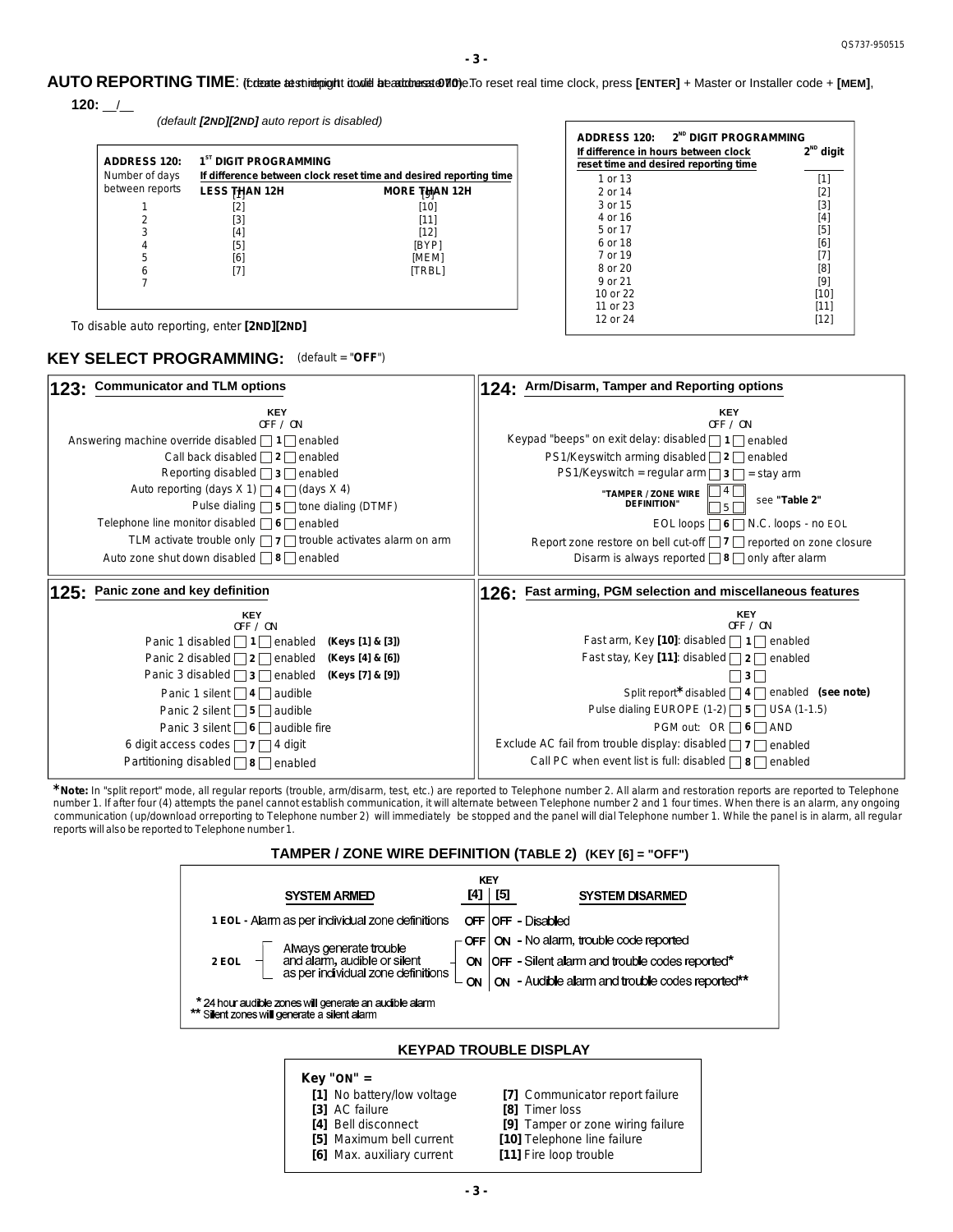**-4-**

| <b>ZONE DEFINITION:</b> (default all "OFF") |  |
|---------------------------------------------|--|
|---------------------------------------------|--|

| 127:<br>$\mathcal{P}$<br>3<br>5<br>4<br>6<br>$Slow = ON$<br>$Fast = OFF$                                                                     | 128:<br>$\overline{2}$<br>3<br>8<br>8<br>5<br>4<br>6<br>$Silent = ON$<br>Audible = $OFF$   |
|----------------------------------------------------------------------------------------------------------------------------------------------|--------------------------------------------------------------------------------------------|
| 129:<br>$2$ 3 4 5 6 $^{\star}$ 7 8<br>$\mathbf{1}$<br>24 Hr. / Fire = $ON$<br>*When zone 6 is defined "24 Hour" it become a fire zone        | 130:<br>-5<br>$\mathcal{P}$<br>$\mathbf{3}$<br>$\overline{4}$<br>78<br>6<br>$Instant = ON$ |
| 131:<br>3<br>5<br>$\overline{7}$<br>4<br>6<br>$Follow = ON$<br>$Delay = OFF$                                                                 | 132:<br>8<br>3<br>5<br>8<br>$\overline{2}$<br>4<br>6<br>Delay $2 = ON$<br>Delay $1 =$ OFF  |
|                                                                                                                                              | <b>ZONE SYSTEM ASSIGNMENT</b>                                                              |
| 133:<br>$2 \quad 3 \quad 4$<br>1<br>56<br>$\overline{7}$<br>System "A" or exterior **<br>**Zones armed upon "stay" arming. (partition "OFF") | 134:<br>$1 \quad 2 \quad 3$<br>4 5<br>-8<br>78<br>6<br>System "B"                          |
| 135:<br>"Bypass enabled" zones = $ON$<br>"Bypass disabled" zones = $\overline{OFF}$                                                          | $\mathcal{P}$<br>3<br>5<br>-8<br>1<br>4<br>6<br>$\overline{7}$                             |

# **SYSTEM ASSIGNMENT ADDRESS 133/134:**

*Partition "off" (Address 125, key [8] "OFF"):*

Any zones selected at address 133 will be armed upon "stay" arming\* (partition "off"). ([STAY] + code)

\*Note: Upon stay arming, tamper recognition (if enabled) continues to be active on all zones.

## *Partition "on" (Address 125, key [8] "ON"):*

There are four ways to designate zone activation:

*133 Address* Zones selected at this address included in System "A".

*134 Address* Zones selected at this address included in System "B".

Address 133 + 134: Zones selected at both addresses will be armed if either one of the systems (A or B) is armed. (These zones will be disarmed only upon full disarming.)

Neither address: Zones that are not designated as part of either System A or System B will be armed only if both systems are armed. (A and B)

# **CODE PRIORITY DEFINITION ADDRESS 136/137:**

| <b>136: SYSTEM "A"</b> | Code number                   | <b>137: SYSTEM "B"</b>  | Code number             |
|------------------------|-------------------------------|-------------------------|-------------------------|
| [STAY] key             | 01 02 03 04 05 06 07 08       | [AWAY] key              | 01 02 03 04 05 06 07 08 |
|                        | 138: Codes with bypass access |                         |                         |
|                        |                               | 01 02 03 04 05 06 07 08 |                         |

#### *Partition "off" (Address 125, key [8] "OFF"):*

Address 136 - determines which access codes can activate "stay" arming.

Address 137 - determines which access codes can activate "away" arming.

Address 138 - determines which codes can access zone bypassing.

### *Partition "on" (Address 125, key [8] "ON"):*

Address 136 - designates access codes that can arm System A zones. Address 137 - designates access codes that can arm System B zones.

If a code is selected at both systems (addresses 136 and 137), it will do the following:

- 1) The code can fully arm the system. If the code is entered when systems A and B are disarmed, it will completely arm the system.
- 2) The code can fully disarm the system. If the code is entered when systems A and B are armed, it will completely disarm the system.
- 3) When the system is partially armed (i.e. only System A or B is armed) entering this code will arm the other system.
- 4) The code can be used to selectively arm/disarm System A or System B. Enter [STAY] + code for System A arming/disarming. Enter [AWAY] + code for System B arming/disarming.
- 5) Codes that are not selected at either address are disabled.

Note: A System A code can stop a siren coming from System B and vice versa, but will not disarm the other system.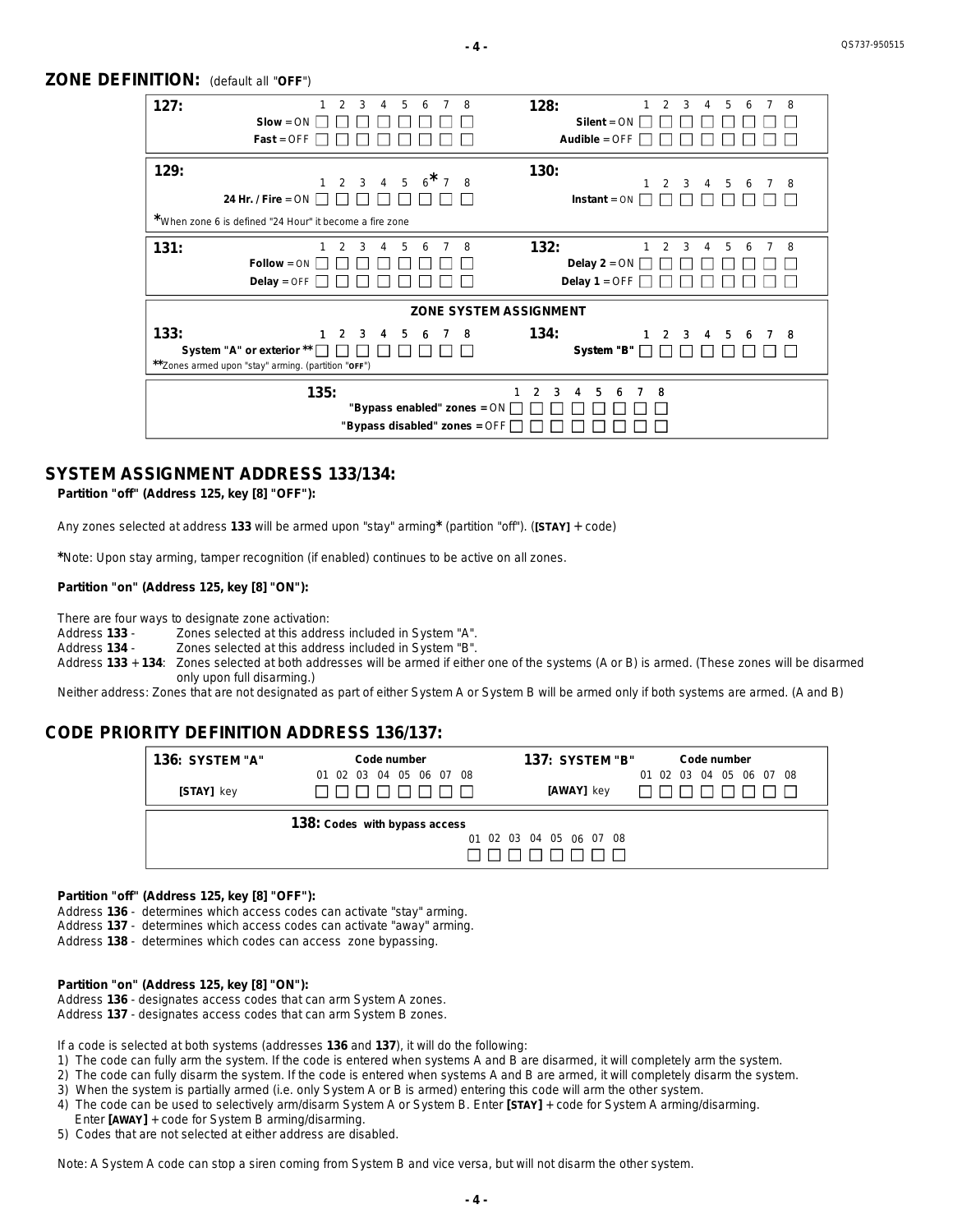**- 5 -**

**3 DIGIT DECIMAL PROGRAMMING** (values entered at addresses **139** - **144** contain 3 digits between **"000"** and **"255"**) (**[10]/[2ND]** = 0)

**139:** \_\_/\_\_/\_\_ (seconds) Exit delay *(default 60 seconds)* **140:** \_\_/\_\_/\_\_ (seconds) Entry delay 1 *(default 45 seconds)* **141:** \_\_/\_\_/\_\_ (seconds) Entry delay 2 *(default 45 seconds)* **142:** \_\_/\_\_/\_\_ (minutes) Bell cut-off time *(default 5 minutes)* **143:** \_\_/\_\_/\_\_ ( x 3 mSec.) Slow zone speed *(default 500 mSec.)*

| <b>DECIMAL VALUE DISPLAY</b> |      |      |      |                                              |
|------------------------------|------|------|------|----------------------------------------------|
| (8)                          | (4)  | (2)  | (1)  |                                              |
|                              |      |      |      | Total value (57)<br>$(8 + 1 + 32 + 16 = 57)$ |
| 733)                         |      |      |      |                                              |
| (128)                        | (64) | (32) | (16) |                                              |
|                              |      |      |      | No light $= 0$                               |

**SYSTEM**

**144:** \_\_/\_\_/\_\_ Number of rings before answer *(default 8 rings) Enter "000" at address 144 if you do not want the panel to answer. (Unless answering machine override is disabled, the panel will answer for answering machine dialing procedure.)*

**145:** \_\_/\_\_/\_\_ **INSTALLER CODE LOCK** *(default unlocked)* (Enter 147 to lock, any other value to unlock)

**146:** \_\_/\_\_/\_\_ AC trouble report delay (minutes) *(default 30 minutes)* **146:** \_\_/\_\_/\_\_ AC trouble report delay (minutes)

# **KEYPAD COMMANDS**

# **NOTES:**

**Initiating test report;** Press **[ENTER]** + installer or master code + **[BYP]** Address **123**, key **[3]** "**ON**", Report code at address **070**, telephone number at address **043-058**, and account number(s) at address **059-062** must be programmed.

**Initiating call to Espload via telephone;** Press **[ENTER]** + installer or master code + **[TRBL]** Panel and PC ID numbers, (address **001-004**, and PC download telephone number (address **035-042**) must be programmed)

### **Initiating call to Espload via 737ADP-1;** Press **[ENTER]** + installer or master code + **[AWAY]**

(In Espload, activate "blind dial" in modem setup.) **Note:** The panel must be connected to a battery.

**To reset timer and clear trouble 8;** Press **[ENTER]** + installer or master code + **[MEM]**

## **To stop communication attempts;**

Disable reporting at address **123**, key **[3]** "**OFF**", then press **[ENTER]** + installer or master code + **[STAY]**

### **Reset to default;**

Reset jumper "**ON**", **[ENTER]** + installer or master code + **[STAY], remove** reset jumper

When communicating with Espload it is impossible to enter programming mode or access keypad commands. All other functions are accessible.

For technical support please fax your name, country, fax and phone numbers in English/ French to (514) 491- 3284. We will do our best to respond within 24 hrs.

# **ZONE DESCRIPTION**

| ------ |
|--------|
| A B    |
|        |
|        |
|        |
|        |
|        |
|        |
|        |
|        |
|        |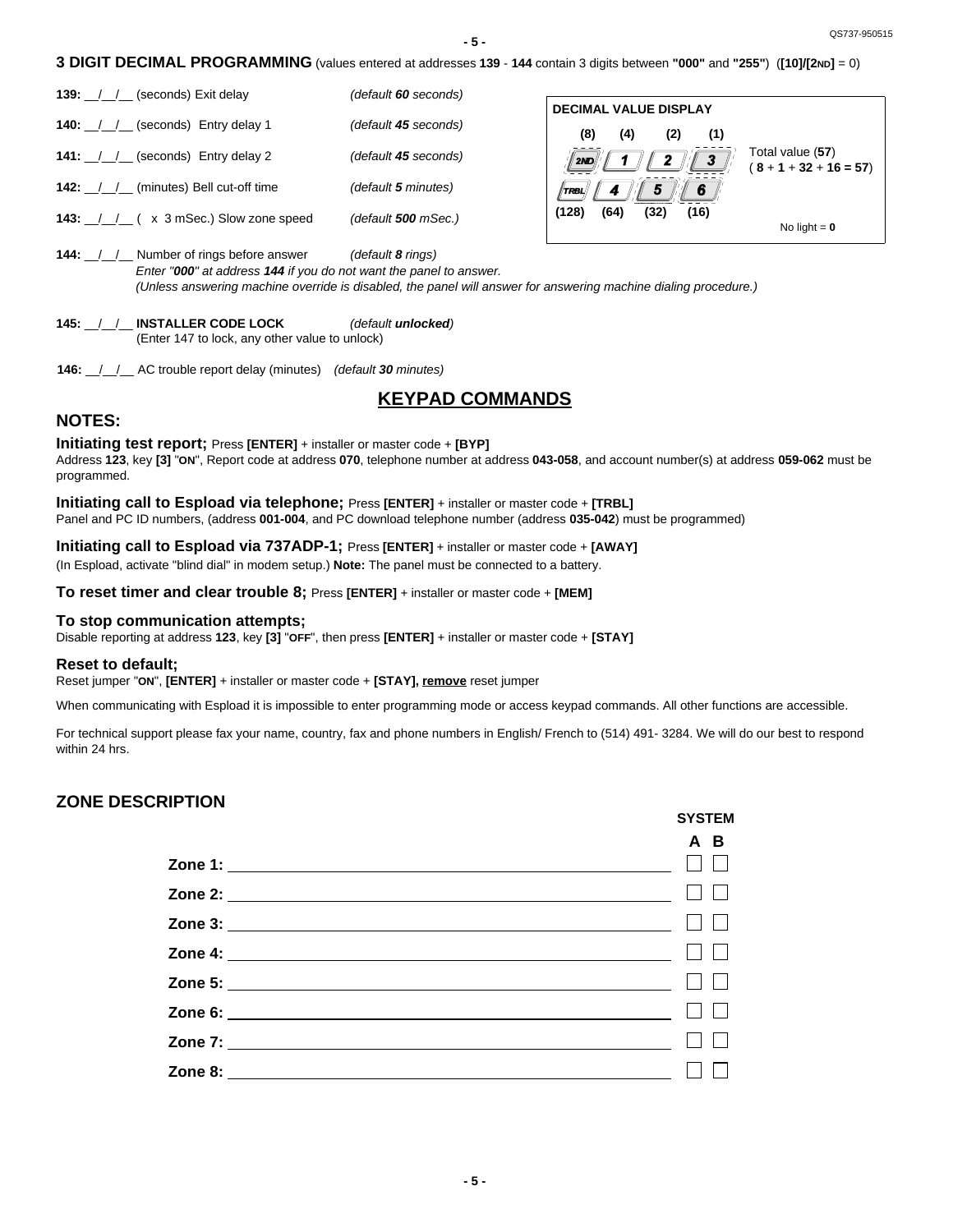# **ESPRIT 737 FEATURE SUMMARY**

# **PARTITIONING**

Two distinct security systems can be controlled with the 737. (Partitioning can be used in installations where shared security systems are more practical i.e. office/warehouse, apartment/condominium complexes.) Partitioning is activated at address **125,** key **[8]** "on". The panel's 8 fully programmable (6 onboard and 2 remote keypad zones) can be divided into two systems. Selection of partitioned zone definition is conducted at addresses **133** and **134**.

#### *Partition "on" (Address 125, key [8] "on")*

| There are 4 ways to designate zone activation: |                                                                                                                       |
|------------------------------------------------|-----------------------------------------------------------------------------------------------------------------------|
| Address 133 only:                              | Zones selected at this address are System "A" zones.                                                                  |
| Address 134 only:                              | Zones selected at this address are System "B" zones.                                                                  |
| Address 133 + 134:                             | Zones selected at both addresses will be armed if either one of the systems (A or B) is armed. (These zones will only |
|                                                | be disarmed upon full disarming.)                                                                                     |
| <b>Neither address:</b>                        | Zones that are not designated as part of either System A or System B will be armed only if the system is fully armed. |

Note: When partitioning is not activated (address **125,** key **[8]** "off") any zones selected at address **133** will be armed upon "stay" arming. Address **134** (System "B" zones) can only be programmed when partitioning is "on".

| Keypad display: | Both systems can be displayed on the keypad at the same time. In partitioning mode, when System A is armed, the |
|-----------------|-----------------------------------------------------------------------------------------------------------------|
|                 | [STAY] key illuminates. If system B is armed, the [AWAY] key illuminates.                                       |
|                 | If both systems are armed, both of these keys will illuminate.                                                  |

# **ARMING/DISARMING**

| Code definition: | Partition "on" (Address 125, key [8] "on")             |
|------------------|--------------------------------------------------------|
| Address 136:     | Designates access codes that can arm System "A" zones. |
| Address 137:     | Designates access codes that can arm System "B" zones. |

When a code is activated at both addresses (**136** and **137**), it can do the following:

- 1) The code can fully arm the system. If the code is entered when systems "A" and "B" are disarmed, it will completely arm the system.
- 2) The code can fully disarm the system. If the code is entered when systems "A" and "B" zones are armed, it will completely disarm the system.
- 3) When the system is partially armed (i.e. only System "A" or "B" is armed) entering this code will arm the other system.
- 4) The code can be used to selectively arm/disarm System "A" or System "B" zones.
- Enter **[STAY]** + code to arm/disarm System "A" zones.
- Enter **[AWAY]** + code to arm/disarm System "B" zones.
- Note: Codes that are not selected at either address are disabled.

The master code can always access both systems. However, if no code is selected to have bypass access, then the master code cannot be used to bypass zones.

**(1) System "A"** codes can stop sirens coming from **System "B"** zones (and vice versa), but won't disarm the other system.

**(2)** It is not possible to arm one system during the other system's **exit** delay.

Pressing key [10] activates fast "full" arming. (When partitionning is enabled, System "A" and "B" are armed when key [10] is pressed.) Pressing key [11] activates fast "stay" arming. (When partitionning is enabled, System "A" is armed by pressing key [11].) If the system is "stay" armed, pressing key [10] activates an exit delay followed by full system arming. If key [11] is pressed, an exit delay is provided and the system remains in "stay" arm mode. Key **[10]** and **[11]** can be enabled separately at address **126.** Key **[10]** and **[11]** can be enabled separately at address **126.**

- Note: When partitioning is not activated, (address **125,** key **[8]** "off"):
	- Address **136** determines which access codes can activate "stay" arming.
	- Address **137** determines which access codes can activate "away" arming.
	- Address **138** determines which access codes can activate "bypass" arming.

## **ZONE DEFINITION**

#### *Delay 1 and 2*

Two separate zone delays (delay 1 and delay 2) can be assigned to each zone. Delay definition is assigned at address **132**, and the length of zone entry delays 1 and 2 is entered at addresses **140-141**.

#### *Fire zone 6*

**Zone 6** becomes a fire zone when defined as 24 hour (with N.O. loops). The **fire** zone should always be connected with 1 **EOL** resistor. If there is a line short in the fire zone, a fire alarm will be generated. If the line is "open", a fire trouble report (if assigned at address **69**) will be sent to the central, trouble indicator **[11]**, and fire zone key **[6]** will illuminate on the keypad.